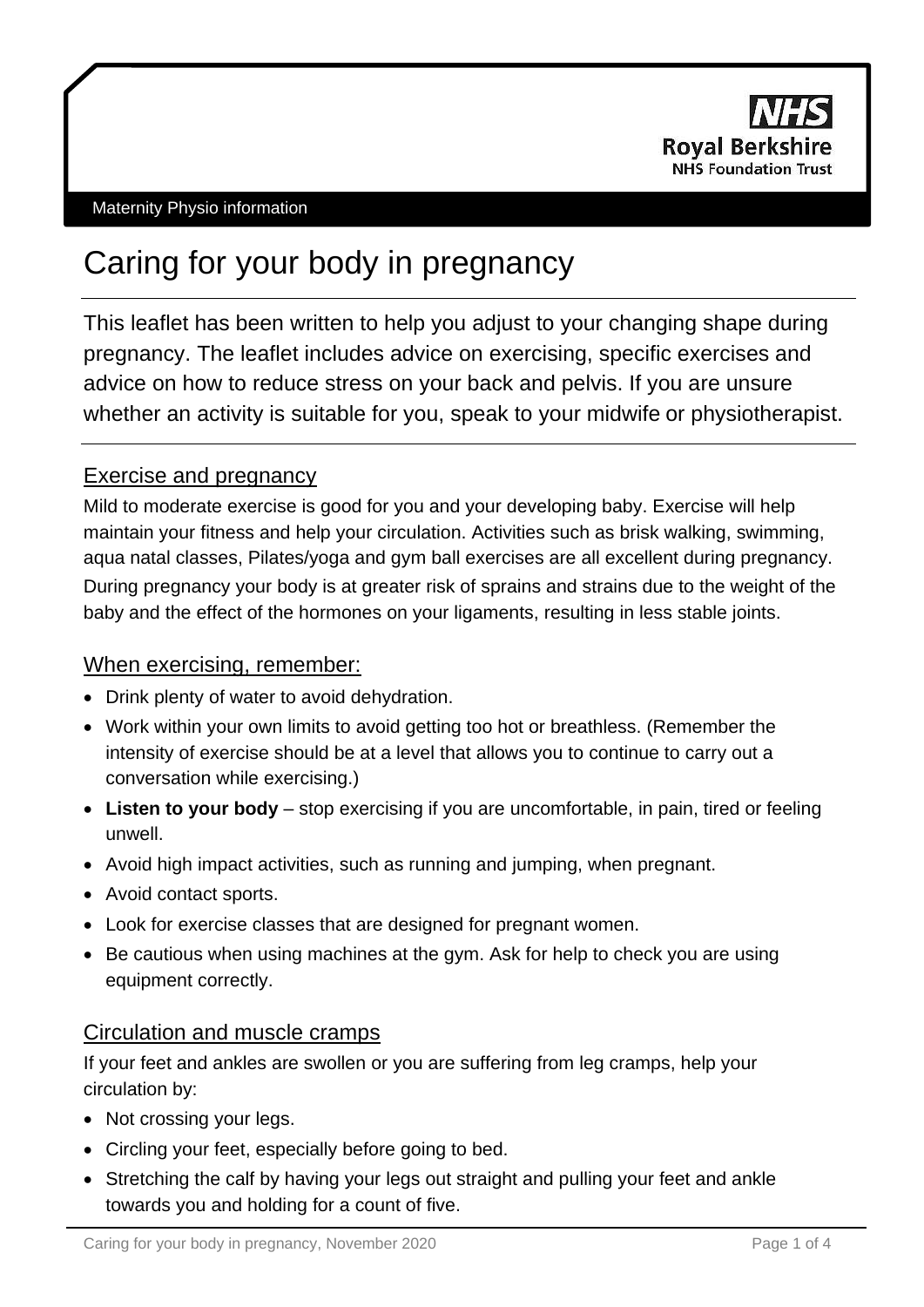• Regular short walks.

Your back and pelvis

Maternity Physio information

Elevating your legs in a supported position.

The weight of the baby will affect your posture. As the baby grows, your centre of gravity will change. An awareness of your posture is important to minimise resultant aches and pains. Here are a few tips to reduce the risk of strain and discomfort to your back and pelvis:

- Always stand and walk tall with your shoulders relaxed.
- Make sure your back is supported when you are sitting and your feet are flat on the ground. You may find a rolled-up towel or small pillow in the lower curve of your spine gives you extra support.
- Ensure the surface you are working at is the right height for you, both at work and at home.
- When shopping or carrying bags, ensure you carry the weight evenly in each hand.
- Avoid carrying your toddler on one hip, try and alternate.
- Avoid lifting heavy objects. When you have to lift, bend your knees not your back and keep the object close to you.
- When getting in and out of bed, roll onto your side, keeping knees together, and as you take your legs of the bed push yourself into sitting. Avoid sitting up using your abdominal/tummy muscles.
- When doing activities such as dressing, do not stand on one leg. Sit down to do these tasks.
- Avoid twisting movements, especially when lifting.

### **Pelvic floor muscles**

The pelvic floor muscles are sling-like muscles that lie at the base of the pelvis, supporting the internal organs, including the womb and your baby. They help you to control your bladder and bowel, as well as enhancing sexual intercourse. Exercising these muscles now will help increase your awareness of how they work. This is important to help you recover from the pregnancy and delivery when these muscles are weakened. Weakness in these muscles can result in leaking

Bladder Bowel ag`ina Front passage Pelvic floor Back passage muscles

Uterus/womb

of urine/faeces during activities of daily life. To try and prevent this, you should do pelvic floor exercises daily.



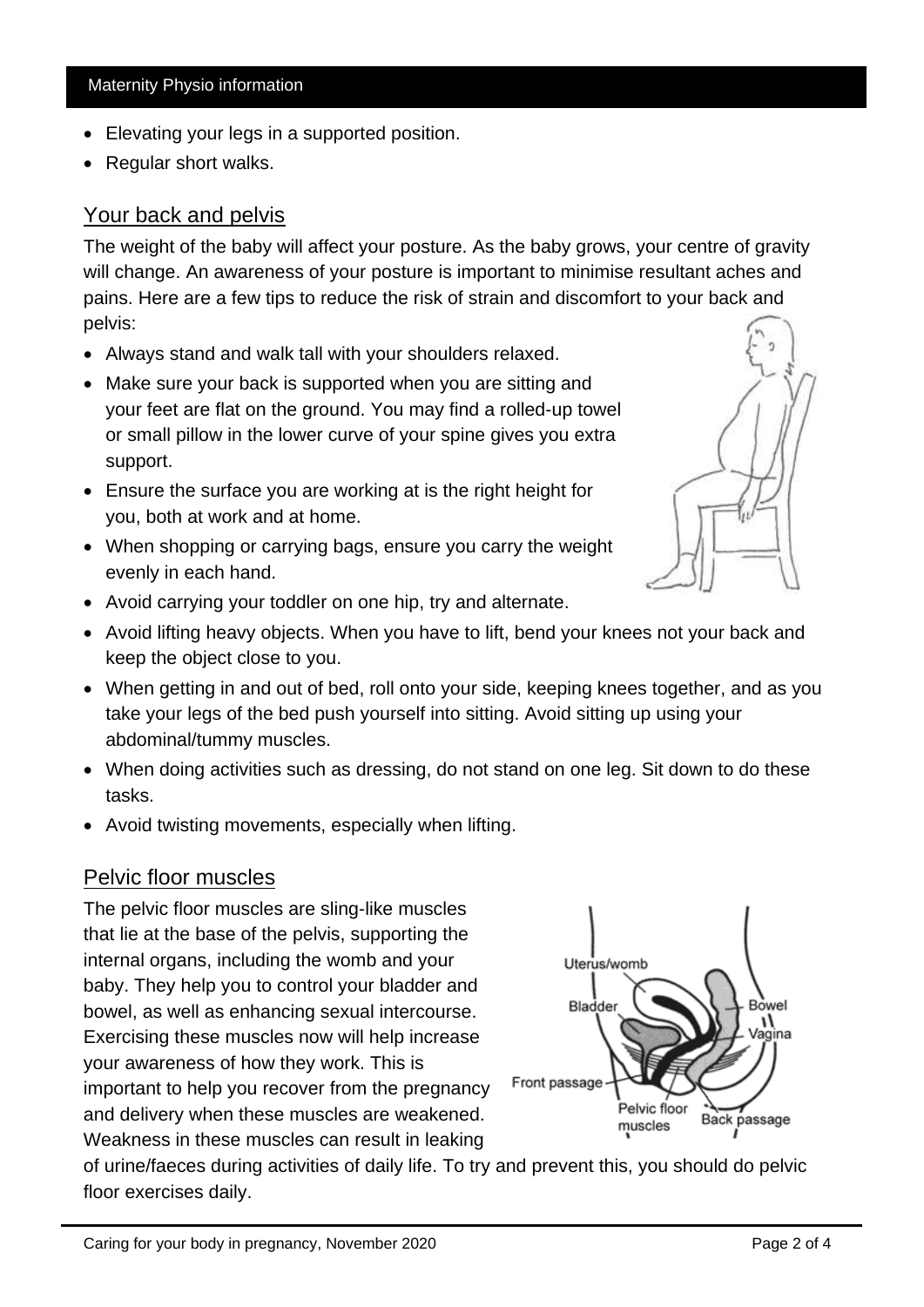#### **Exercise 1: 'Slow ones'** (these also help with urge incontinence and urgency)

- You can begin exercising your pelvic floor lying on your side with knees bent, or sitting comfortably.
- Tighten the back passage as if trying to hold in wind and then bring this contraction forward as if trying to stop urine.
- Do not use your tummy or bottom cheek muscles when doing this exercise. You should not see any external movement.
- Aim to hold this contraction for 3-5 seconds. Build up strength within your pelvic floor until you can hold for 10 seconds. Always remain in control of the contraction and relaxation – do not let the contraction "melt away".
- Keep breathing throughout and then relax your pelvic floor for at least 6 seconds in between each contraction.

#### **Exercise 2: 'Quick ones'** (these can also help with stress incontinence)

- You should begin exercising your pelvic floor lying on your side with knees bent.
- Tighten the back passage as if trying to hold in wind and then bring this contraction forward as if trying to stop urine.
- Do not use your tummy or bottom cheek muscles when doing this exercise. You should not see any external movement.
- Hold for 1 second and relax for 3 seconds. Repeat 10 times.

Try to build these exercises into your routine, for example, while feeding or changing your baby. Try to use these muscles to support you by tightening them before you cough, sneeze, lift baby, or stand from sitting - this is a habit for life.

\*\* Repeat each exercise (slow and fast) 10 times, 3-4 times a day\*\*

## Abdominal muscles

As your baby grows, your abdominals will be stretched and weakened. Your abdominals act as a corset supporting your back and your baby. It is important to maintain the strength in these muscles to provide support for your back.

## **All exercises should be repeated up to 10 times with a short rest between each exercise, 3 times a day.**